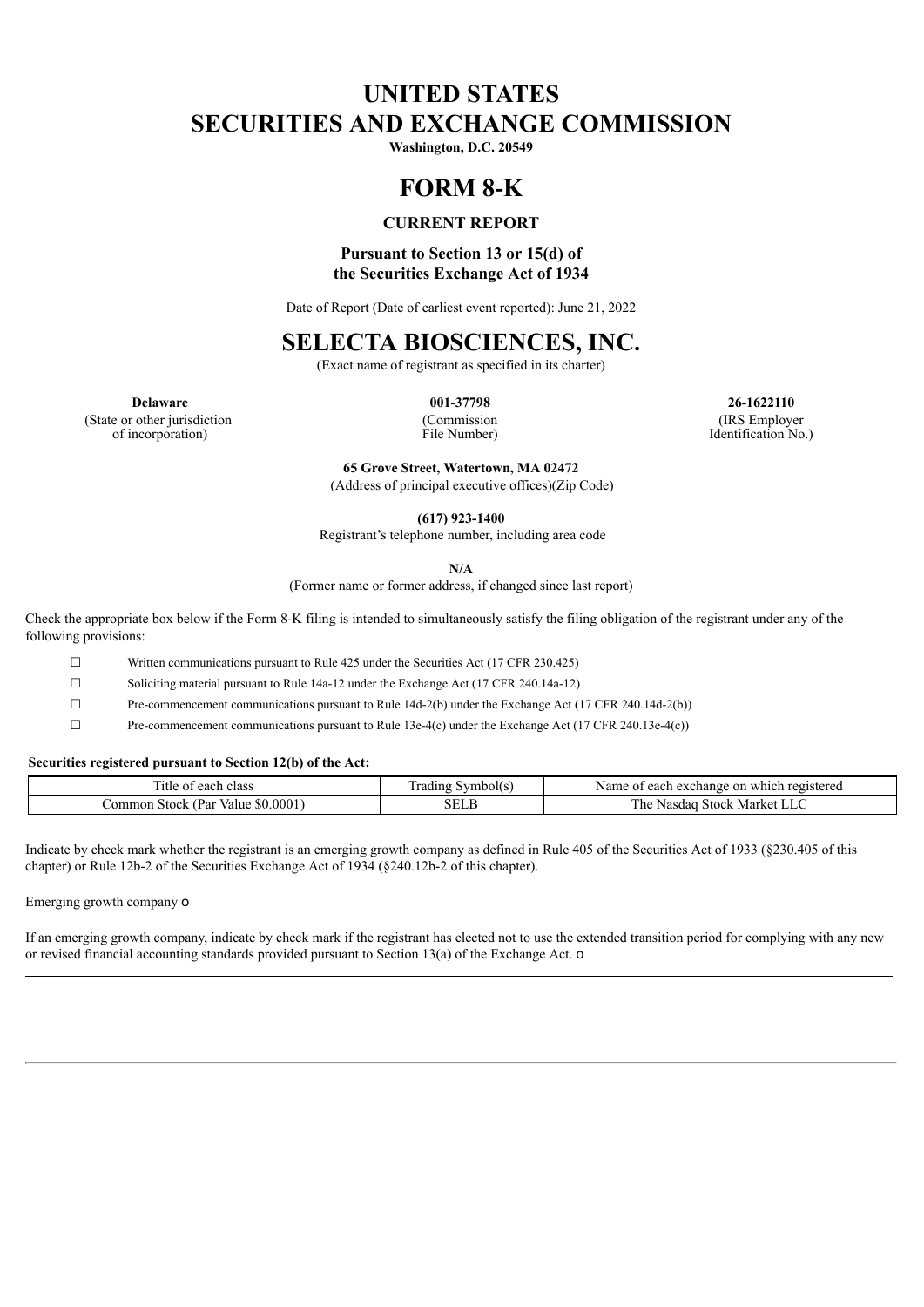#### **Item 5.03. Amendments to Articles of Incorporation or Bylaws; Change in Fiscal Year.**

On June 17, 2022, Selecta Biosciences, Inc. (the "Company") held its 2022 Annual Meeting of Stockholders, at which the stockholders of the Company approved an amendment (the "Amendment") to the Company's Restated Certificate of Incorporation (the "Charter") to increase the number of authorized shares of the Company's common stock, par value \$0.0001 per share, from 200,000,000 to 350,000,000 shares.

The Company's board of directors previously approved the Amendment and, on June 21, 2022, the Company filed a Certificate of Amendment (the "Certificate of Amendment") to the Charter with the Secretary of State of the State of Delaware. The Certificate of Amendment became effective on June 21, 2022 upon filing with the Secretary of State of the State of Delaware.

The foregoing description of the Certificate of Amendment does not purport to be complete and is qualified in its entirety by reference to the full text of the Certificate of Amendment, a copy of which is filed as Exhibit 3.1 to this Current Report on Form 8-K and is incorporated herein by reference.

#### **Item 9.01. Financial Statements and Exhibits.**

(d) Exhibits

| Exhibit<br>No. | <b>Description</b>                                                                                                      |
|----------------|-------------------------------------------------------------------------------------------------------------------------|
| <u>3.1</u>     | Certificate of Amendment to the Restated Certificate of Incorporation of Selecta Biosciences, Inc., dated June 21, 2022 |
| 104            | Cover Page Interactive Data File (embedded within the Inline XBRL document)                                             |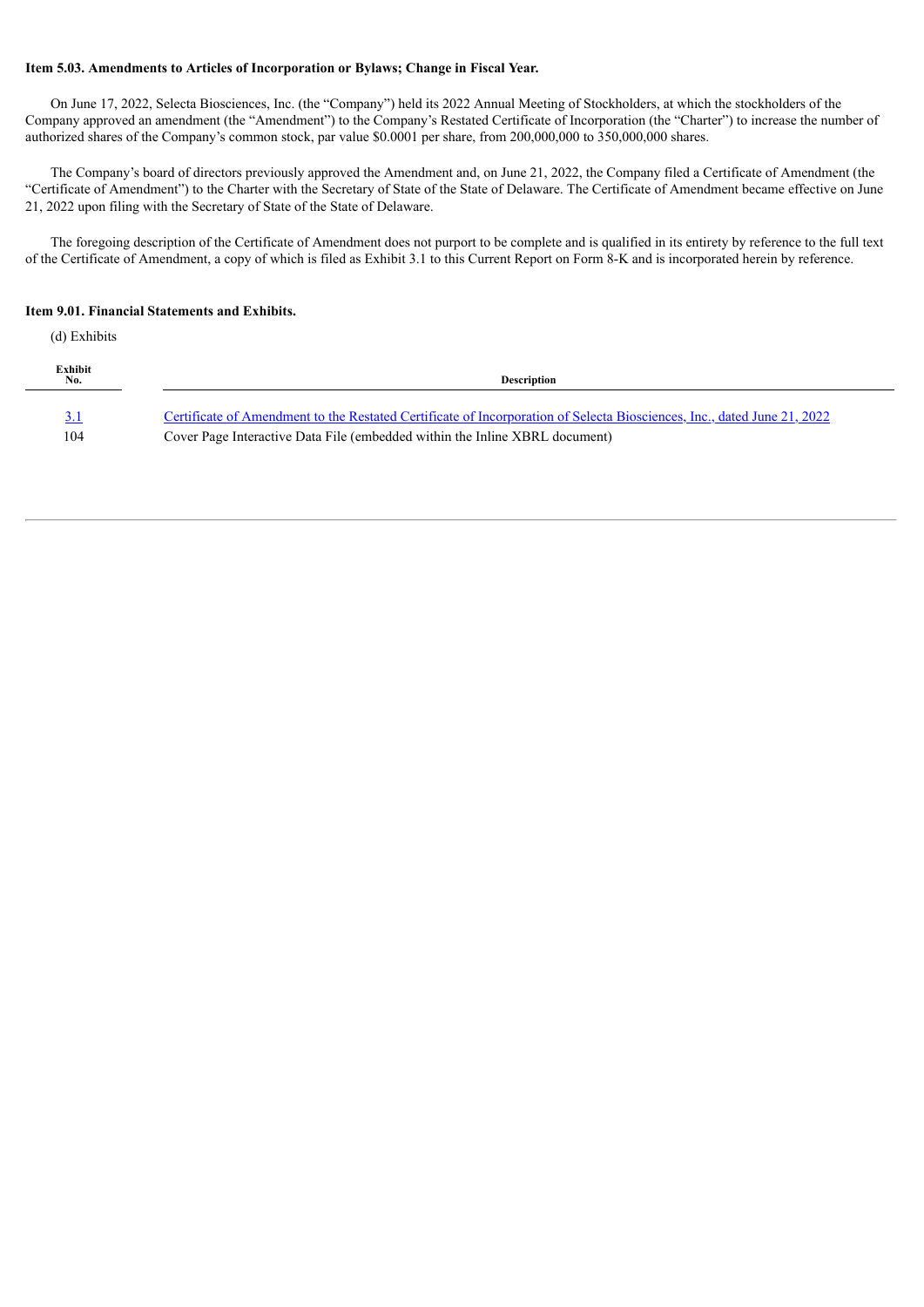#### **SIGNATURES**

Pursuant to the requirements of the Securities Exchange Act of 1934, the registrant has duly caused this report to be signed on its behalf by the undersigned hereunto duly authorized.

SELECTA BIOSCIENCES, INC.

Date: June 21, 2022 By: /s/ Carsten Brunn, Ph.D.

Carsten Brunn, Ph.D. President and Chief Executive Officer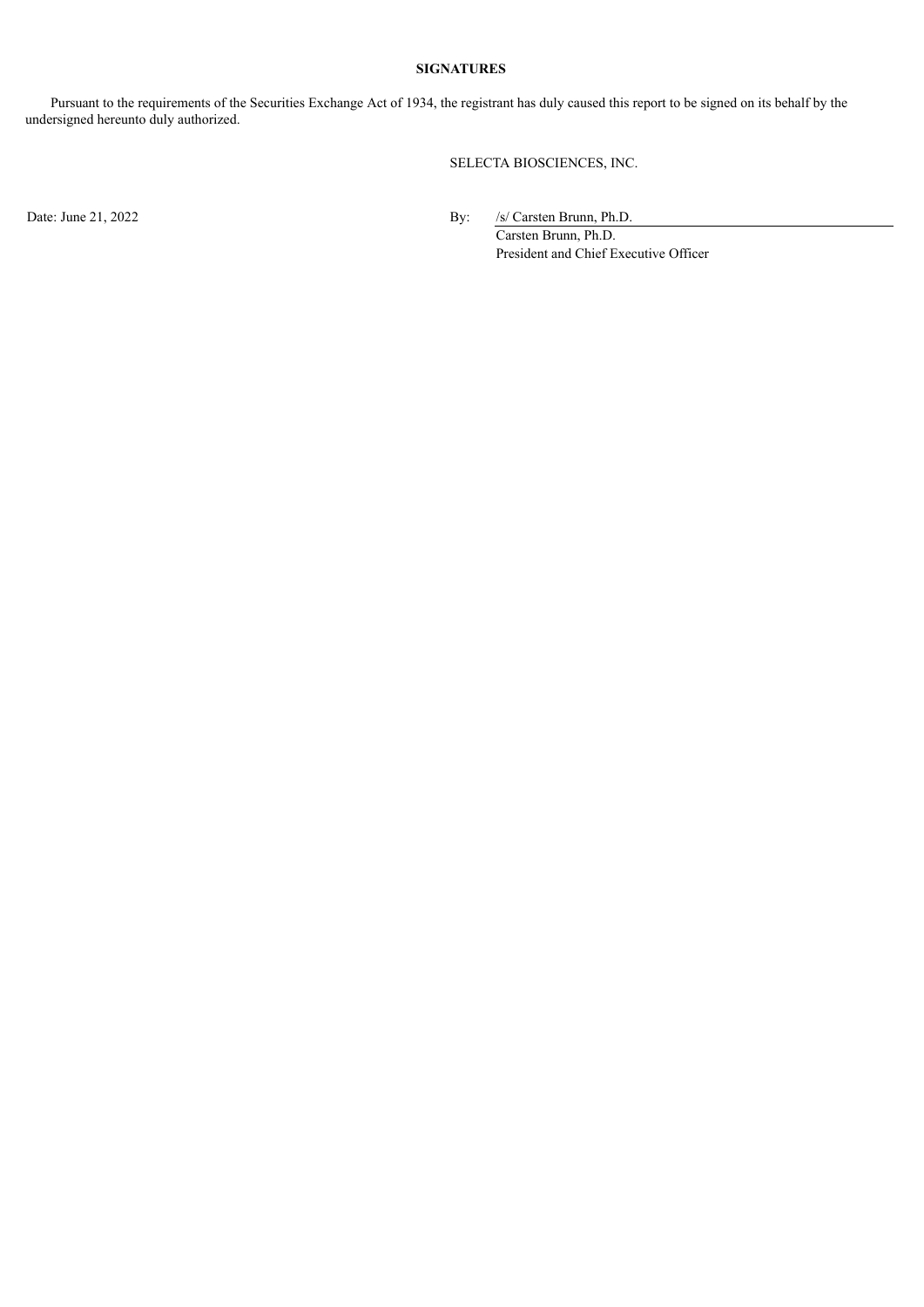#### **CERTIFICATE OF AMENDMENT OF THE RESTATED CERTIFICATE OF INCORPORATION OF SELECTA BIOSCIENCES, INC.**

(Pursuant to Section 242 of the General Corporation Law of the State of Delaware)

<span id="page-3-0"></span>Selecta Biosciences, Inc. (the "Corporation"), a corporation organized and existing under and by virtue of the provisions of the General Corporation Law of the State of Delaware (the "General Corporation Law"),

### **DOES HEREBY CERTIFY:**

1. A resolution was duly adopted by the Board of Directors of the Corporation pursuant to Section 242 of the General Corporation Law proposing this Amendment of the Restated Certificate of Incorporation and declaring the advisability of this Amendment of the Restated Certificate of Incorporation, and authorizing the appropriate officers of the Corporation to solicit the approval of the stockholders therefor, which resolution setting forth the proposed amendment is as follows:

**RESOLVED**: that the first sentence of Article FOURTH of the Restated Certificate of Incorporation of the Corporation, as amended, be and it hereby is, deleted in its entirety and the following paragraph is inserted in lieu thereof:

"FOURTH: The total number of shares of all classes of stock which the Corporation shall have authority to issue is 360,000,000 shares, consisting of (a) 350,000,000 shares of Common Stock, \$0.0001 par value per share ("Common Stock"), and (b) 10,000,000 shares of Preferred Stock, \$0.0001 par value per share ("Preferred Stock")."

2. This Certificate of Amendment of the Restated Certificate of Incorporation has been duly adopted by the stockholders of the Corporation in accordance with the provisions of Section 242 of the General Corporation Law.

[Remainder of page intentionally blank]

1